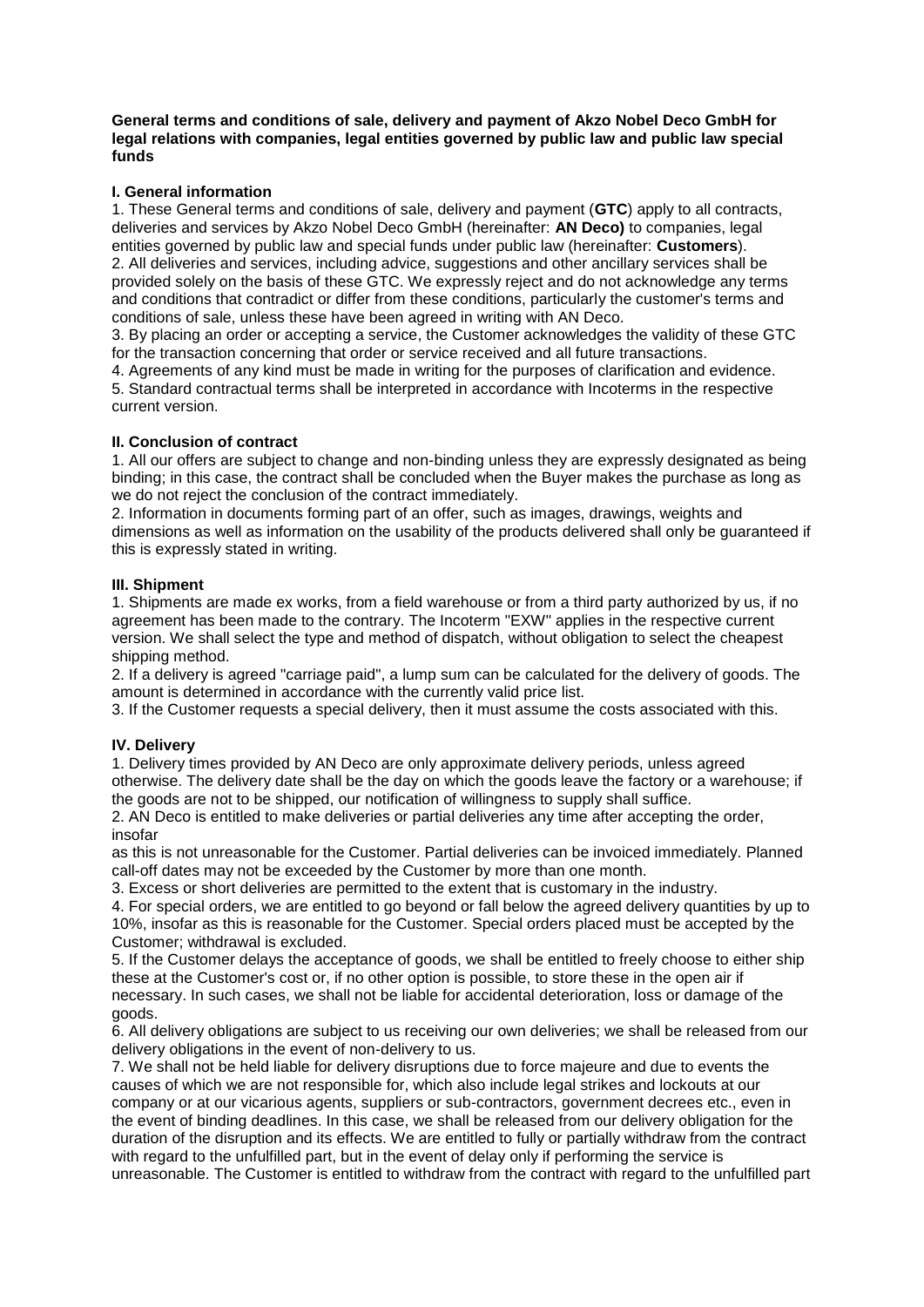following a grace period if the delivery and service disruption lasts longer than 2 months and the delivery of the object of purchase is therefore no longer of interest to him. The Customer shall not be entitled to further claims, particularly claims for compensation.

8. In the event an agreed delivery deadline is not complied with for reasons other than those mentioned under number 7, the Customer shall be entitled to grant us an appropriate extension in writing. If the delivery is not made before expiry of this extension, the Customer shall be entitled to withdraw with regard to the delayed delivery.

9. If the delivery is made in returnable containers, these must be fully emptied and returned carriage paid within 90 days of receipt of the delivery. The Customer shall be liable for loss of and damage to returnable packaging if it is responsible for this. Returnable packaging may not be used for other purposes or to hold other products. These are only intended for the transportation of the goods delivered. Inscriptions must not be removed.

10. Non-returnable packaging shall not be taken back by us but we shall notify the customer of a third party who can convey the packaging to a place of recycling in compliance with the Verpackungsverordnung (packaging ordinance) on request.

11. At the request of the Customer, transportation insurance can be booked for the delivery. The Customer shall assume the costs of such insurance.

12. For deliveries of goods we charge a lump sum delivery fee.

## **V. Prices, payment**

1. Our prices shall apply ex works exclusive of the legally applicable VAT, unless agreed otherwise.

2. The weights, volumes and quantities that we have calculated will constitute the basis for invoicing unless the Customer objects immediately but not later than 14 days after receipt.

3. All costs including fees and taxes resulting in the Customer's country in connection with the contract, even if these were not known at the time of conclusion of the contract, shall be assumed by the Customer.

4. Special orders shall be invoiced at a surcharge to our price lists (special order surcharge).

5. For cash purchases, the purchase price shall be payable immediately upon receipt of goods without deduction.

6. The purchase price shall be payable immediately on receipt of goods without deduction to our bank account free of any transaction charges, unless agreed otherwise.

7. Other payment terms must be agreed in writing. Cash discounts on new invoices are not permitted if payment is still pending on previous due invoices.

8. Payments shall be deemed to have been made when the relevant amount is credited to our account, including cheque payments. Cheque payments shall not entitle the Buyer to a cash discount. Bank, discounting and collection charges must be paid by the Customer.

9. Punctual payment is determined on the basis of the date of our receipt of the amount in question. Payments must be made at no cost or charge to us.

10. If the Customer defaults, then all our claims arising from our business relations with the Customer shall become immediately payable. The same shall apply if a cheque is not honoured or if the insolvency of the Customer is imminent. We may choose to demand prepayment or security for pending deliveries.

11. In the event of delayed payment, we shall be entitled to demand interest on arrears of 8% over the relevant basic interest rate p.a. We reserve the right to claim further damages due to delay.

12. The Customer may only set off or retain payment if the claims for setting off or retention have become res judicata or are undisputed by us.

# **VI. Retention of ownership**

1. The goods we deliver shall remain our property until the Customer makes full settlement of all claims from the business relationship with the Customer including any current account balances. 2. The Customer shall be entitled to process, combine or mix our goods within the framework of his proper business procedure.

a) If we lose ownership following processing, it is agreed that the Customer shall grant us a coownership share corresponding to the ratio of the invoice value to the value of the new product and the Customer assigns this ownership herewith. The assignment necessary to acquire co-ownership is replaced by the agreement that the Customer is to hold the item as a borrower on our behalf or, insofar as the Customer does not own the item itself, by the assignment hereby agreed of the claim for return of property to the owner to us.

b) If our goods are combined or mixed with a primary item belonging to a third party and this is done in return for payment, it is agreed that the Customer hereby assigns to us in security his remuneration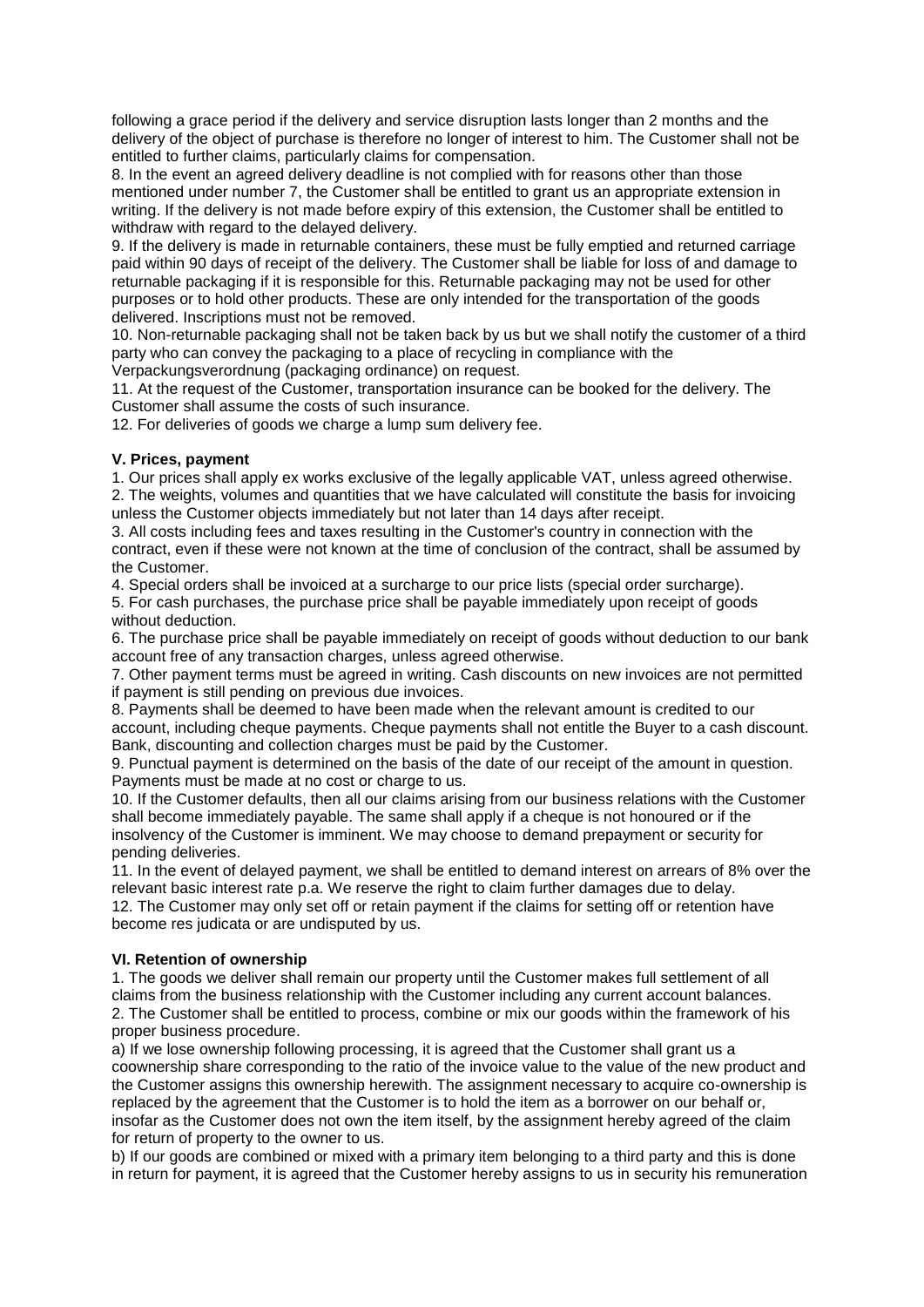claims against the third party up to the invoice value of the supplied goods.

3. The Customer is entitled to dispose of goods subject to retention of ownership in the ordinary course of business.

4. The Customer hereby assigns us all claims and ancillary and security rights from the sale of goods over which we have retained title in the amount of our share of ownership of the goods sold as security. The Customer is entitled to collect the assigned claims.

5. The Customer shall only hold its rights under numbers 2-4 as long as he meets its obligations to us arising from the business relationship. The Customer is not authorized to make other disposals of the goods over which ownership or co-ownership is retained or of the claims it has assigned. These powers shall automatically expire once the Customer ceases payments.

6. The Customer is not permitted to pledge or assign as security retained goods or to assign or pledge claims. The Customer must inform us immediately of legal impairments on goods which we own or partly own by third parties. If the realization of our claims is at risk, the Customer must, at our request, notify its purchasers of the claim assignments and provide us with all necessary information and documentation on the status of the goods in our ownership and on the claims assigned to us.

7. If the retention of title becomes invalid upon delivery abroad, the Customer must immediately grant us security for our claims which shall be effective according to the applicable law and which is as close as possible to retention of title under German law.

8. If the value of all security held by us exceeds our claim by more than 20%, we shall, at the request of the Customer release security of our choice to the extent of the excess. The assessment of the value of the securities shall be based on their realizable value (security value).

9. The Customer must store the goods over which we hold rights of ownership with the diligence of a prudent businessman, maintain them at its own cost, and in the case of machines, insure them against loss or damage at its own cost and provide us with evidence of such insurance at our request. The Customer hereby assigns its claims from this insurance to us by way of security.

## **VII. Goods returns**

1. Returns shall be accepted under the following conditions: a) The Customer proves that the goods were delivered by us by presenting an invoice or a delivery note. b) The goods must be returned in perfect and resellable condition.

2. We may deduct at least 15% of the net purchase price, but no less than €10 per return, from the amount credited as a processing fee for returns. Proven higher costs shall be charged to the Customer. The purchase price shall not be reimbursed. Settlement shall be done by credit note. 3. Special procurements and orders and goods with a net value of less than €25 may not be returned except in cases of errors on our part for special procurements or special orders.

#### **VIII. Warranty claims**

1. Delivered goods must be inspected immediately upon receipt. Shortages and/or other visible defects must be notified to us in writing within 7 calendar days of arrival of the goods with a precise description of the defect. Any defects discovered after this must also be notified to us in writing within 7 calendar days of discovery.

2. Notifications of defects may not be made after this time.

3. The term of limitation for claims arising from defects is one year from the delivery of the goods. This shall not apply if Section 438 para. 1 No 2 of the German Civil Code (buildings and things used for buildings) or Section 479 para. 1 of the German Civil Code (recourse claims) provide for longer limitation periods.

4. For defect claims, we may choose either to repair or replace the defective goods (replacement) free of charge. In the event that the above supplementary performance fails, is not received or is delayed for reasons we are responsible for, the Customer shall be entitled to withdraw from the contract or to reduce the price for the goods. Claims for compensation are excluded.

5. If we obtained the defective goods from a supplier, we hereby assign our claims for defects to the Customer; we shall only be liable on a subsidiary basis. The Customer must first take legal action against the supplier.

6. None of the information on our products contained in printed matter consists of quality indicators of the goods. The quality, suitability, eligibility and function, as well as the purpose of use of our goods, is only determined in accordance with the product descriptions in each purchase contract. Variations which are customary in trade are in any case permitted, unless agreed otherwise. Due to the variety of foundations and site conditions, however, the Customer/User shall not be relieved of its obligation to appropriately check our materials under its own responsibility for suitability to the intended use under the respective site conditions and to amend the relevant prior art accordingly.